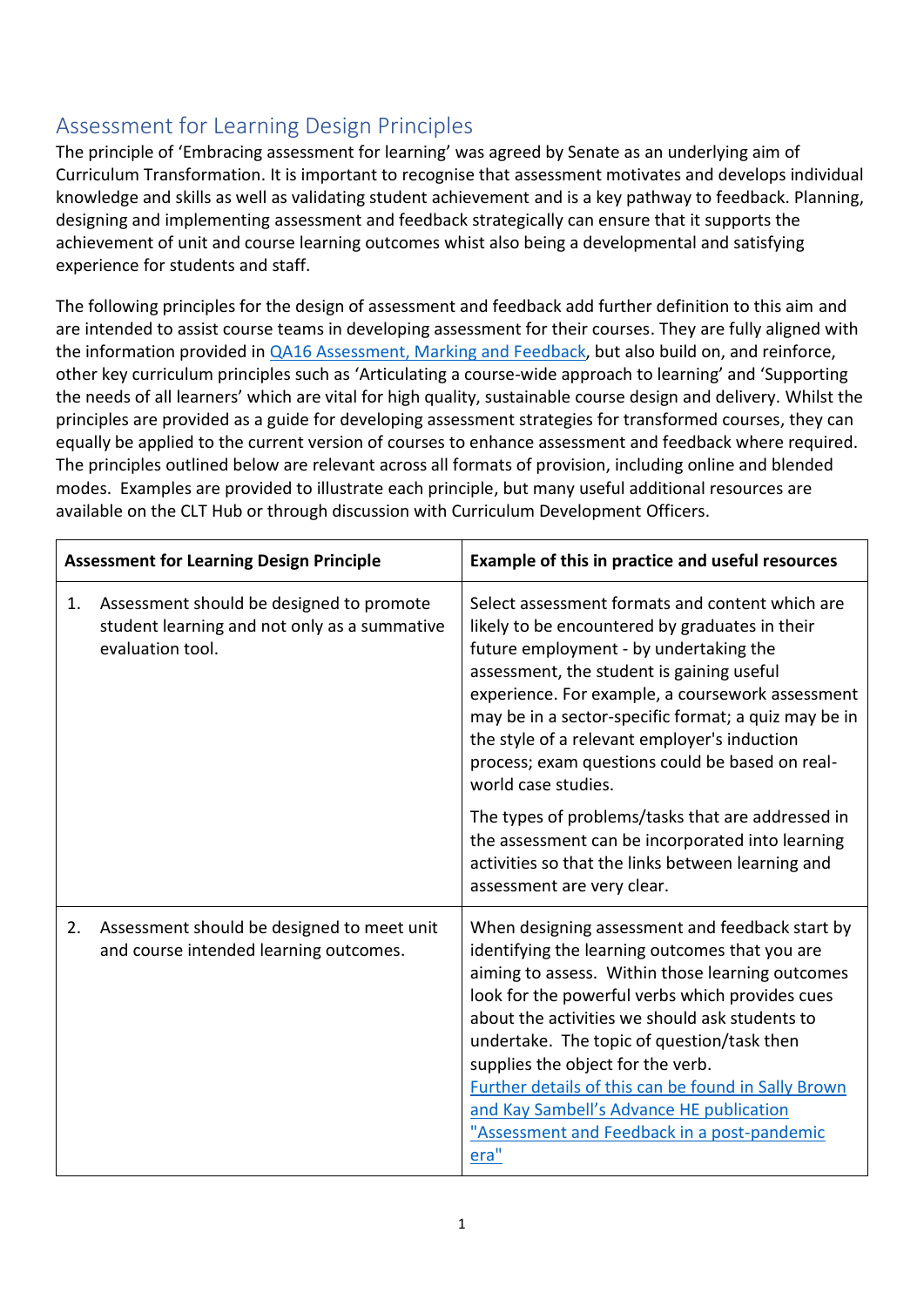|    |                                                                                                                                                                                                                                                                                                                                                                                                                                                                                                                        | There should be clear identification of which unit<br>and course learning outcomes are being assessed<br>by a particular assessment. The inclusion of course<br>level learning outcomes can help to demonstrate<br>how assessment in one unit follows on to<br>assessment in future units on the course.                                                                                                                                                                                                                                                                                                                                                                                                               |
|----|------------------------------------------------------------------------------------------------------------------------------------------------------------------------------------------------------------------------------------------------------------------------------------------------------------------------------------------------------------------------------------------------------------------------------------------------------------------------------------------------------------------------|------------------------------------------------------------------------------------------------------------------------------------------------------------------------------------------------------------------------------------------------------------------------------------------------------------------------------------------------------------------------------------------------------------------------------------------------------------------------------------------------------------------------------------------------------------------------------------------------------------------------------------------------------------------------------------------------------------------------|
| 3. | Assessment should be designed to develop<br>and test skills and understanding and<br>application of knowledge, rather than focusing<br>on testing student's ability to recall knowledge<br>itself.                                                                                                                                                                                                                                                                                                                     | One way this can be accomplished is by using<br>authentic assessments which reflect what<br>graduates will be doing in employment.<br>Examples include:<br>case studies<br>giving students real experimental data, and<br>asking them to analyse and interpret it or<br>write an abstract<br>ask students to write the patient notes for<br>an individual suffering from X disease<br>design experiments to prove X<br>blogs<br>podcasts<br>write a business plan<br>dragon's den style pitch                                                                                                                                                                                                                          |
|    |                                                                                                                                                                                                                                                                                                                                                                                                                                                                                                                        | These types of tasks are particularly important in<br>exams in the era of online assessments in which<br>invigilation is not currently possible.                                                                                                                                                                                                                                                                                                                                                                                                                                                                                                                                                                       |
| 4. | A course-wide approach to assessment should<br>be taken to facilitate the students' journey<br>through their course.<br>This should take into account both the types<br>and distribution of assessments in a year of<br>study and across the whole course to allow<br>assessments to build on each other.<br>A course-wide strategy should also ensure<br>appropriate spacing of assessments and<br>protect against over-assessment of intended<br>learning outcomes and excessive workload for<br>students and staff. | A practical approach to this could be to:<br>1. Start with the learning outcomes/skills that you<br>need to assess and determine the diverse types of<br>assessments which will best assess those.<br>2. Distribute these types of assessments across all<br>stages/years to facilitate development in the skills<br>through the course.<br>3. Whilst some repetition of assessment types is<br>beneficial to development of skills, avoid excessive<br>duplication of one assessment type.<br>4. Then link the assessment types to specific units<br>This will create a map of assessments (both<br>summative and formative) across a course to help<br>to demonstrate the spread and total number of<br>assessments. |
|    |                                                                                                                                                                                                                                                                                                                                                                                                                                                                                                                        | It is worth noting here that formative assessments<br>of a certain type can provide feedback for<br>assessments of the same type in other units (see<br>principle 10).                                                                                                                                                                                                                                                                                                                                                                                                                                                                                                                                                 |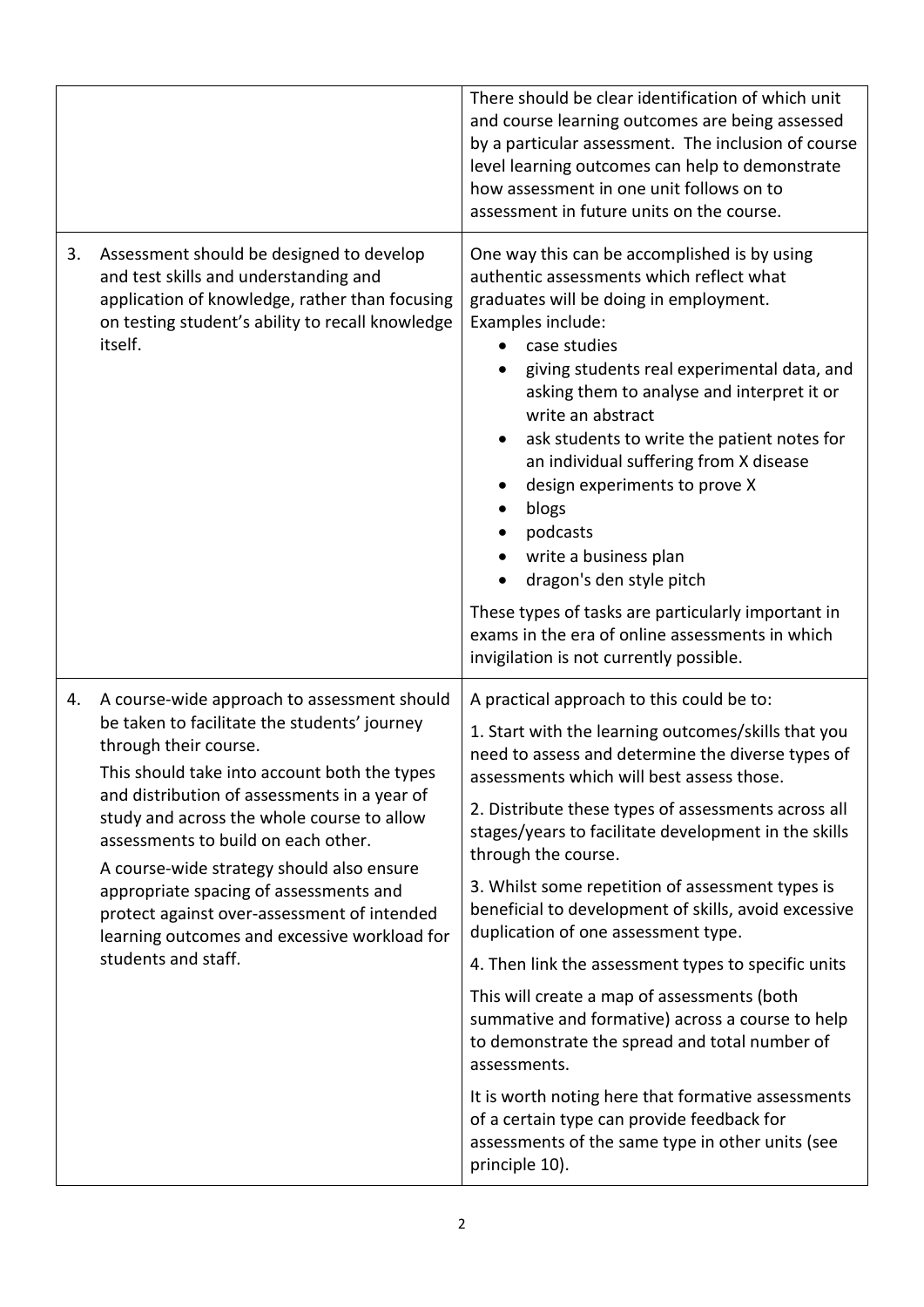| 5. | Subject Benchmark Statements and<br>Professional Body accreditation requirements<br>(if relevant) should inform the assessment<br>strategy for a course.<br>There is normally considerable flexibility in<br>how these can be used by course teams.                                                                                | The nature of these requirements will be course<br>specific, but will potentially mandate the inclusion<br>of specific types of assessment. If this is the case<br>these should form part of the mapping exercise<br>described in Principle 4.                                                                                                                                                                           |
|----|------------------------------------------------------------------------------------------------------------------------------------------------------------------------------------------------------------------------------------------------------------------------------------------------------------------------------------|--------------------------------------------------------------------------------------------------------------------------------------------------------------------------------------------------------------------------------------------------------------------------------------------------------------------------------------------------------------------------------------------------------------------------|
| 6. | There should be a diversity of assessment<br>types in order to develop the skills required to<br>achieve the course learning outcomes.                                                                                                                                                                                             | You should avoid using only one or two assessment<br>types across a course.                                                                                                                                                                                                                                                                                                                                              |
|    |                                                                                                                                                                                                                                                                                                                                    | This again relates to ensuring that assessments are<br>authentic and preparing students for employment<br>and the examples provided for Principles 1 and 3<br>apply.                                                                                                                                                                                                                                                     |
|    |                                                                                                                                                                                                                                                                                                                                    | Within each of these assessment types it should be<br>clearly articulated which course and/or unit<br>learning outcomes are being addressed and the<br>support that will be available for developing those<br>skills.                                                                                                                                                                                                    |
| 7. | Assessment should be designed to be inclusive<br>in order to cater for the diversity of our<br>student population. The design should ensure<br>that all students, including those with<br>protected characteristics or other factors out<br>of their control, are given the opportunity to<br>meet the intended learning outcomes. | Utilising a broad range of assessment types<br>(Principle 6) is beneficial for all learners. An<br>essential element of this being successful for all<br>students is to prepare and support them through<br>the assessments. By enhancing assessment<br>literacy you can empower those students who find<br>an assessment type more challenging to<br>accomplish the task and achieve the intended<br>learning outcomes. |
|    |                                                                                                                                                                                                                                                                                                                                    | Inclusive assessment design can include flexibility<br>in the means by which students are able to meet<br>outcomes via assessment where appropriate, but it<br>must still prepare students for employment and<br>not avoid skills and learning outcomes considered<br>essential for the course.                                                                                                                          |
|    |                                                                                                                                                                                                                                                                                                                                    | Assessments should be designed so that students<br>are not disadvantaged in demonstrating their<br>achievements by the type of assessment chosen.<br>Considering the 3 Rs (Remove, Reduce and<br>Rethink) will help you to address any barriers to<br>assessment, whilst still maintaining rigorous<br>assessment standards. There is guidance on<br>possible barriers linked to assessment types on the<br>CLT Hub.     |
|    |                                                                                                                                                                                                                                                                                                                                    | For example, if you are intending to assess via<br>presentations, check that this is actually required<br>in order for the student to meet the learning<br>outcomes. If not a requirement, then consider                                                                                                                                                                                                                 |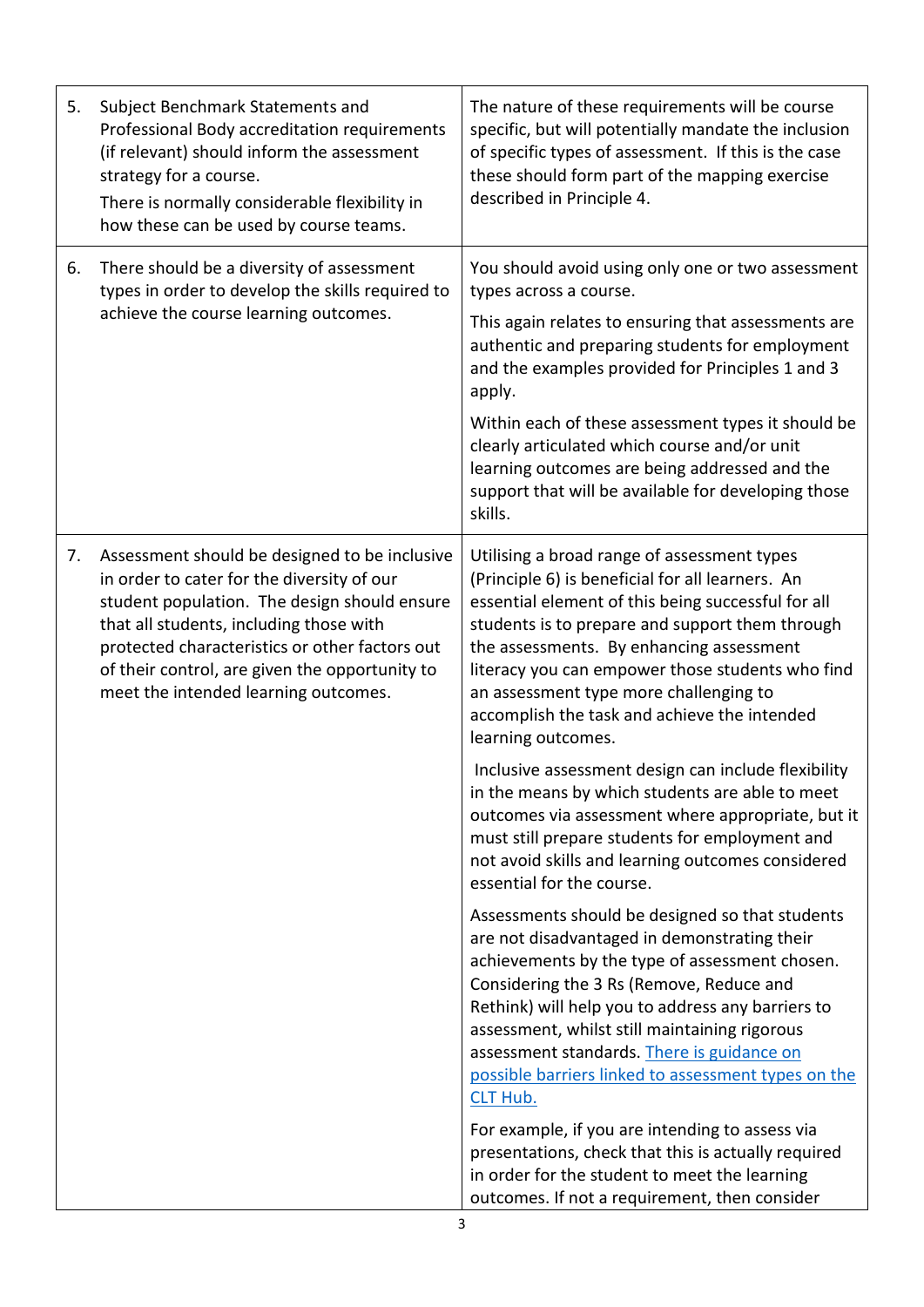|    |                                                                                                                                                     | whether the specific method of assessment could<br>be replaced with more flexible forms of<br>assessment such as a poster, blog etc. (Remove)<br>which still meet the intended learning outcomes.                                                                                                                                                                                                                                                                                                                                                                                                                                                                                                                                                                                                                                                                                                                                                                                                  |
|----|-----------------------------------------------------------------------------------------------------------------------------------------------------|----------------------------------------------------------------------------------------------------------------------------------------------------------------------------------------------------------------------------------------------------------------------------------------------------------------------------------------------------------------------------------------------------------------------------------------------------------------------------------------------------------------------------------------------------------------------------------------------------------------------------------------------------------------------------------------------------------------------------------------------------------------------------------------------------------------------------------------------------------------------------------------------------------------------------------------------------------------------------------------------------|
|    |                                                                                                                                                     | If 'presenting' is a necessary feature of the<br>assessment design linked to the learning<br>outcomes, then consider whether the barrier this<br>may present can be mitigated (Reduce). This might<br>include building in choice in terms of how the<br>students can present e.g. recording their<br>presentation, presenting to a smaller group or<br>presenting with peers etc.                                                                                                                                                                                                                                                                                                                                                                                                                                                                                                                                                                                                                  |
|    |                                                                                                                                                     | If 'presenting' is a requirement and an essential<br>form of assessment linked to learning outcomes or<br>graduate attributes, then consider how students<br>could be supported to overcome any barriers or<br>challenges they may face (Rethink) e.g. can the<br>students build up to the assessment point<br>gradually, enabling them to practice and<br>consolidate their skills? Could the students be<br>supported to develop strategies to overcome any<br>challenges they may face? A tool kit of strategies<br>to support learners can be found on the CLT Hub.<br>Whilst it is likely that there will be some situations<br>in which individual disability action plans require<br>individual alternative assessments these should<br>only be used when the principles explained above<br>are not possible or appropriate. For example there<br>are some students who find group work<br>challenging, but it is more beneficial for the<br>student to prepare and support them to develop |
|    |                                                                                                                                                     | the skills to work with a group than avoid it via an<br>alternative assessment.                                                                                                                                                                                                                                                                                                                                                                                                                                                                                                                                                                                                                                                                                                                                                                                                                                                                                                                    |
| 8. | The course assessment strategy should be<br>designed to promote academic integrity as an<br>essential element of progression through the<br>course. | Assessments which require students to<br>demonstrate their understanding and application<br>of knowledge (see principle 3 above) will support<br>this endeavour.                                                                                                                                                                                                                                                                                                                                                                                                                                                                                                                                                                                                                                                                                                                                                                                                                                   |
|    |                                                                                                                                                     | The use of viva voce or other oral assessments can<br>help to reduce dishonest practices.                                                                                                                                                                                                                                                                                                                                                                                                                                                                                                                                                                                                                                                                                                                                                                                                                                                                                                          |
| 9. | Feedback is an integral element of<br>assessment.<br>Students should receive feedback on their                                                      | It should be very clear at the beginning of a unit<br>how formative feedback will be provided. This<br>should be included in the unit outline, on the unit's                                                                                                                                                                                                                                                                                                                                                                                                                                                                                                                                                                                                                                                                                                                                                                                                                                       |
|    | learning in a variety of ways, including from<br>teaching staff, from peers, and through the<br>development of independent learning skills.         | Moodle page and in the introductory lectures.<br>Ideally this should initiate a dialogue between<br>students and staff about the feedback.                                                                                                                                                                                                                                                                                                                                                                                                                                                                                                                                                                                                                                                                                                                                                                                                                                                         |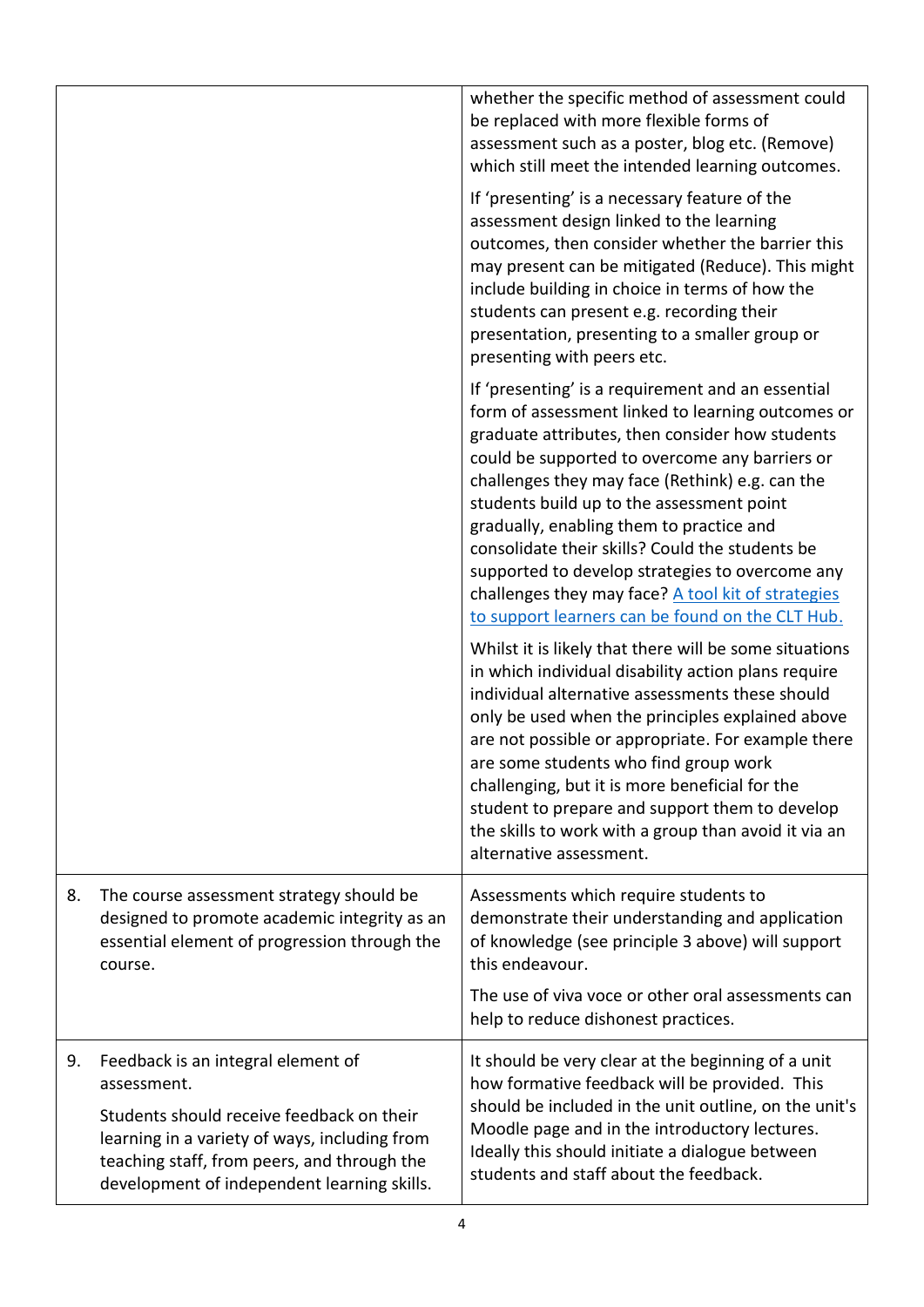| Attention should be given to developing<br>students' ability to identify, engage, and act<br>upon feedback from different sources in order<br>to support their learning and success in future<br>summative assessments.                                                                                                                                                                                                                           | opportunities and how that feedback can be used<br>for summative assessments<br>The 'Understand, Engage, Act' Teaching<br>Development Fund project focused on supporting<br>an active student role in the feedback process, and<br>shared expectations between students and staff<br>about feedback. Resources and good<br>practice/lessons learned are available on the CLT<br>Hub and project staff are available to share<br>knowledge.<br>The use of a Feedback ePortfolio to log feedback<br>across a student's journey can help to identify skill<br>development and areas for improvement and to<br>locate resources.                                                                                                                                                                                                                                                                                                                                                                                                                                                                                                                                                                                                                                                                  |
|---------------------------------------------------------------------------------------------------------------------------------------------------------------------------------------------------------------------------------------------------------------------------------------------------------------------------------------------------------------------------------------------------------------------------------------------------|-----------------------------------------------------------------------------------------------------------------------------------------------------------------------------------------------------------------------------------------------------------------------------------------------------------------------------------------------------------------------------------------------------------------------------------------------------------------------------------------------------------------------------------------------------------------------------------------------------------------------------------------------------------------------------------------------------------------------------------------------------------------------------------------------------------------------------------------------------------------------------------------------------------------------------------------------------------------------------------------------------------------------------------------------------------------------------------------------------------------------------------------------------------------------------------------------------------------------------------------------------------------------------------------------|
| 10. At least one formal formative feedback<br>opportunity, with timely and appropriate<br>feedback from teaching staff, should be<br>provided in relation to each summative<br>assessment task or type to help students<br>prepare. This may be in a different unit to the<br>assessment currently being considered but in<br>all cases the link between the formative<br>exercise and summative assessments should<br>be made clear to students. | The mapping of summative and formative<br>assessments across a course can identify how<br>formative opportunities in one unit can link to<br>another.<br>Internal feedback (where students compare their<br>current work / knowledge / competence against a<br>reference) has been found to be more learning-<br>focused that standard feedback from the lecturer.<br>Sally Brown and Kay Sambell suggest a "Produce,<br>Compare, Review" approach. This could be used<br>really easily as a formative task. For example, set<br>the students an essay from a past-paper.<br>Produce: students write their formative essay.<br>Compare: in an interactive session, you provide a<br>reference essay for them to compare their work.<br>Review: students are encouraged to make the<br>results of their comparison explicit.<br>This should be scaffolded by questions from the<br>teacher (e.g. what is similar / different, positives<br>and negatives). Students can compare between<br>themselves and should be encouraged to discuss<br>learning points. This approach can also reduce staff<br>time in marking formative work.<br>Further details of this can be found in Sally Brown<br>and Kay Sambell's Advance HE publication<br>"Assessment and Feedback in a post-pandemic<br>era" |
| 11. Clear and timely communication about<br>assessment and feedback is an essential<br>element of a satisfying assessment<br>experience.                                                                                                                                                                                                                                                                                                          | Information about the course approach to<br>assessment and feedback should be included in<br>Programme Handbooks and/or Course Moodle<br>pages. These could include course level marking<br>criteria, descriptors of the types of assessments                                                                                                                                                                                                                                                                                                                                                                                                                                                                                                                                                                                                                                                                                                                                                                                                                                                                                                                                                                                                                                                 |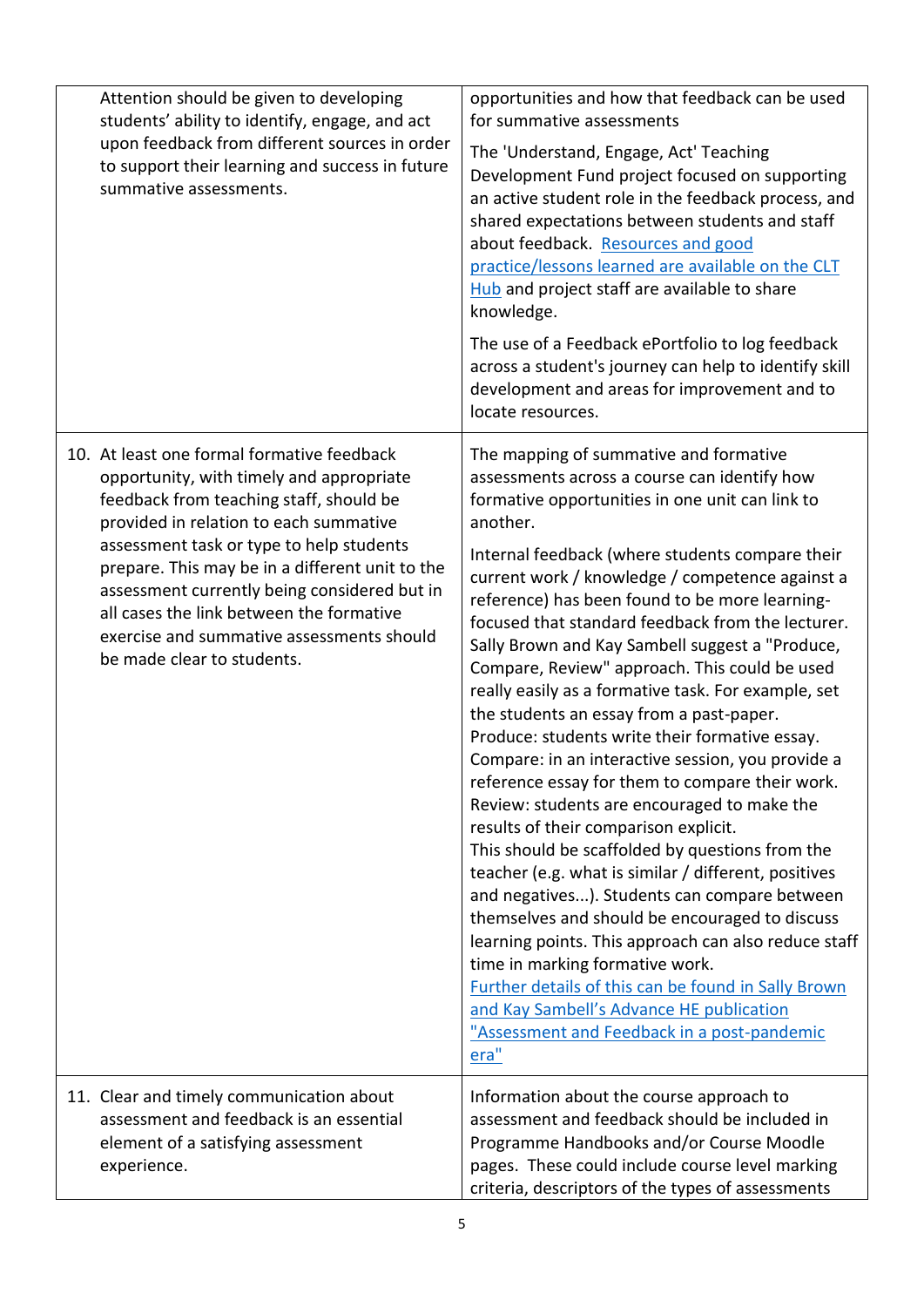Prior to undertaking any summative assessment task, students should be provided with clear information on (see also QA16 6.10 and 6.11):

- a. The purpose of the assessment and why the particular form of assessment supports students to demonstrate that they have met the intended learning outcomes
- b. The expectations on students, including marking criteria

c. The expectations of student conduct in regards to academic integrity and plagiarism, including any activity (e.g. collaboration) or use of resources that is specifically not permitted

d. How previous feedback (within the unit or from a separate unit) can be used to improve their work

e. When they will receive formative and summative feedback

used, descriptors of the type of feedback provided and how this can be utilised. This information can be reiterated and signposted by Directors of Studies during induction and reinduction sessions and by Personal Tutors.

Within units, information about assessments, their marking criteria, feedback on assessments and other feedback opportunities should be made available to students via unit outlines and, where relevant, the assessment tab on Moodle pages. These should also be communicated to students in introductory lectures or at the most appropriate time within a unit to establish a dialogue between staff and students about the assessment, the feedback opportunities and how these can be used.

Good practice (where possible) to also highlight links to future assessments/units and to graduate skills (e.g. "this format of technical document is commonly encountered in the X sector").

Assessment specific marking criteria can help to contextualise the course marking criteria to a specific assignment. This is beneficial to the students and provides transparency in how marks will be awarded. It will also streamline the marking of summative assessment by forming the basis of marking rubrics.

Example assessment type marking criteria will be provided for essays, presentations, posters etc to demonstrate this process and promote consistency where appropriate.

This is particularly important for online assessments and group work.

Produce, Compare, Review approach for formative tasks would really help with this as it provides internal feedback. As will the assessment mapping described in Principle 4.

Please see guidance on feedback in Principle 10 and assessment mapping in Principle 4.